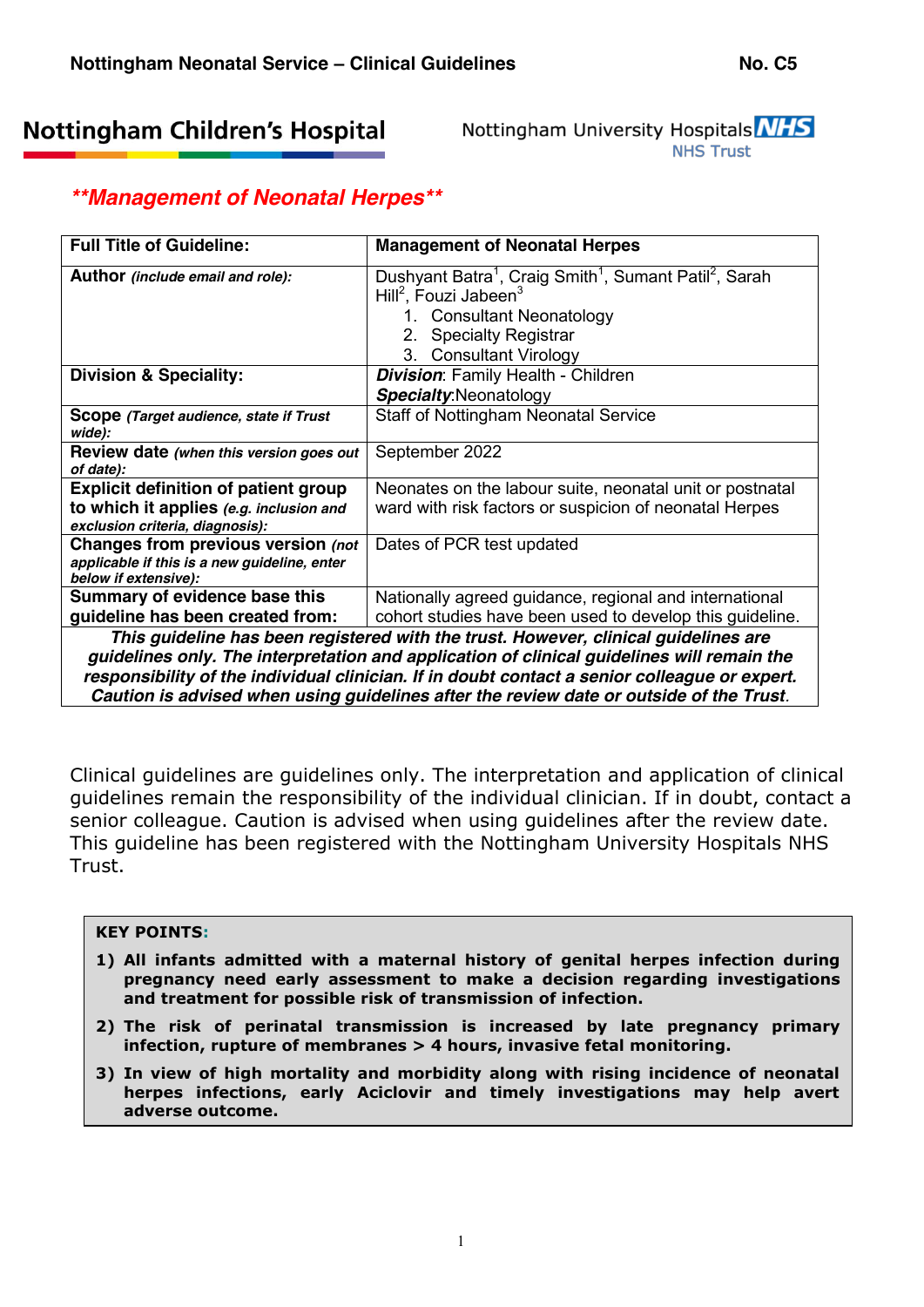- Section 1 Management Algorithms<br>Section 2 Herpes Knowledge
- Herpes Knowledge
- Section 3 Investigations<br>Section 4 Management to
- Section 4 Management text (see algorithms)<br>Section 5 Prevention
- Section 5 Prevention<br>Section 6 References
- **References**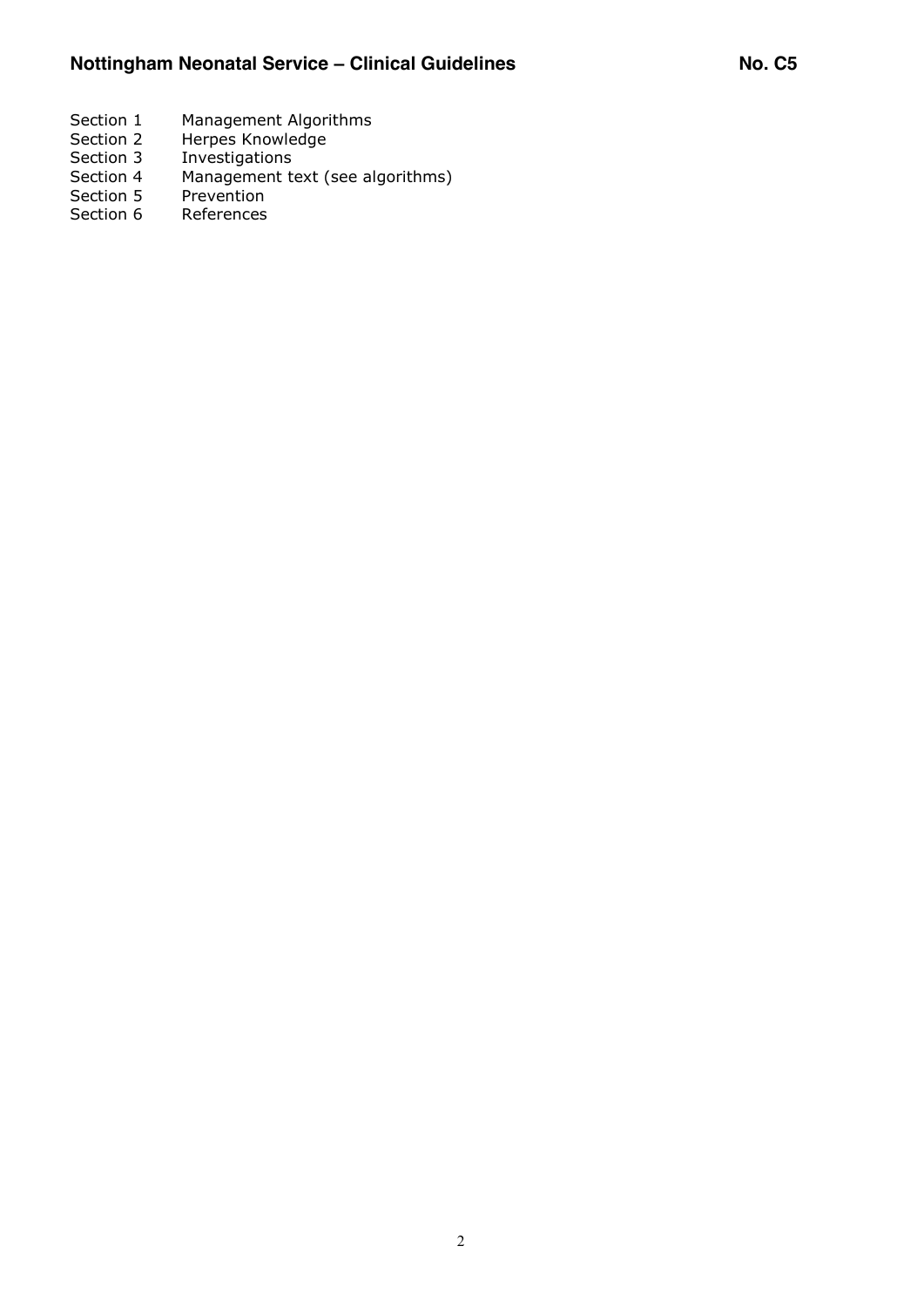

Negative PCR results should be evaluated in conjunction with the entire clinical scenario, including the results of other **Negative PCR results** tests, and should not be used on their own to exclude invasive herpes disease **tests, and should not be used on their should be evaluated in conjunction with the entire clinical scenario, including own to exclude invasive herpes disease. the results of other** 

 $\omega$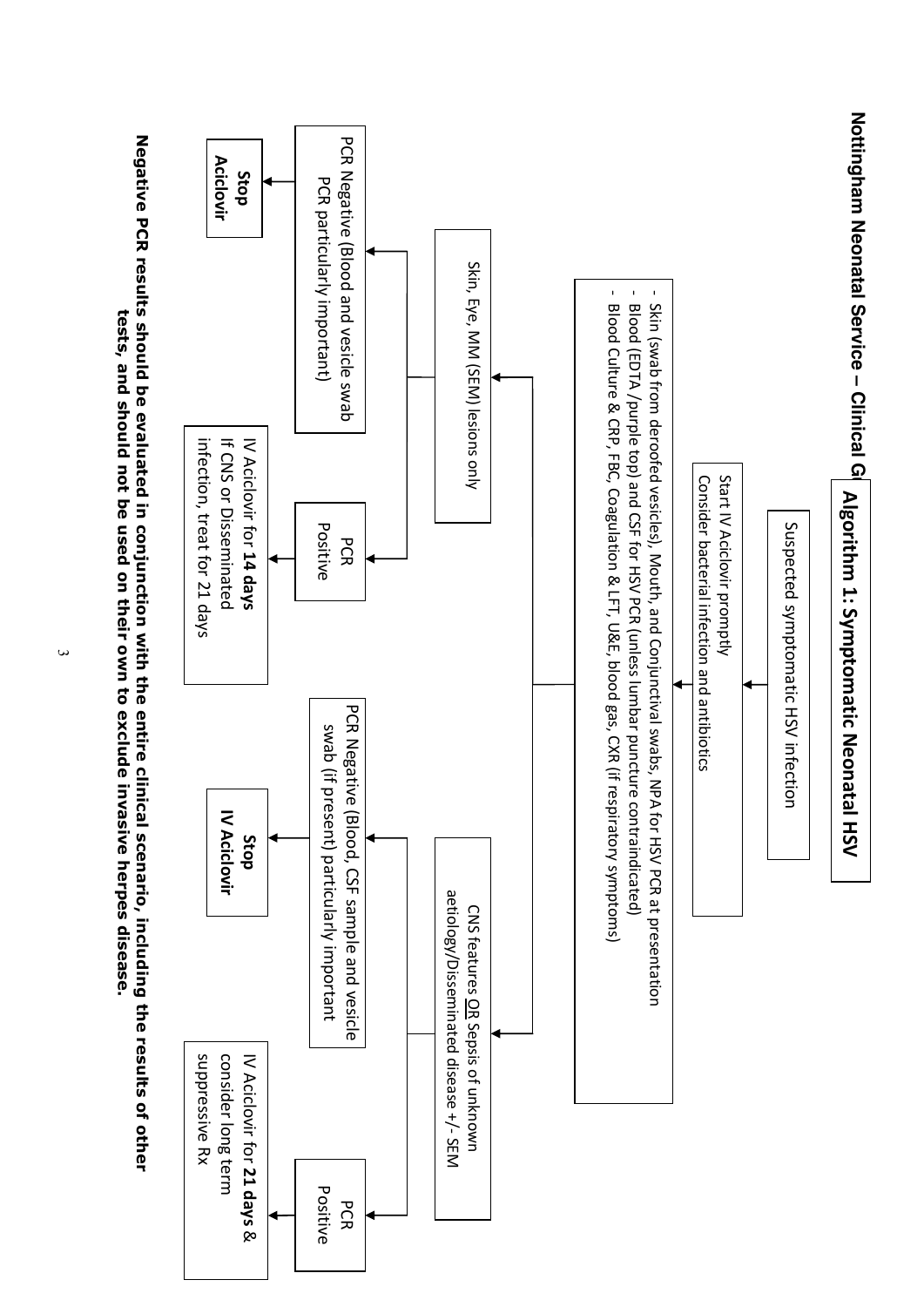**Nottingham Neonatal Service** Nottingham Neonatal Service – Clinical Guidelines **Clinical Guidelines No. C5**

**group Risk R5 R4 R3 R2 R1 Recurrent infection Timing of Maternal Recurrent infection Timing of Maternal Primary Infection Primary Infection** Pre pregnancy **Pre pregnancy genital HSV genital HSV HSV** Maternal HSV Symptoms Recurrent genital herpes with NO active lesions at Recurrent genital herpes **Recurrent genital herpes with NO active lesions at Recurrent genital herpes Maternal HSV Symptoms WITH Active lesions at WITH Active lesions at**  1<sup>st</sup> Episode >6 weeks 1<sup>st</sup> Episode <6weeks the onset of labour the onset of labour **the onset of labour the onset of labour** berore delivery before delivery **before delivery before delivery Episode >6 weeks**  No Symptoms **Episode <6weeks No Symptoms** in Pregnancy **in Pregnancy** Gestation at **Gestation at ANY Any Any Any Any birth** EL. LSCS **Delivery** Mode of **EL. LSCS EL.LSCS EL.LSCS Mode of Neonatal Other Other Any Any Any** Neonatal **Plan A Plan B Plan A Plan B Plan B Plan B Plan B Plan**

Table 1: Assessment of Risk of Neonatal Herpes Infection, and Neonatal Plan **Table 1: Assessment of Risk of Neonatal Herpes Infection, and Neonatal Plan**

Management Management Plan A= Investigate and start Aciclovir (See Algorithm 2) = Investigate and start Aciclovir **(See Algorithm 2)**

Management Management Plan B=Provide information to parents (See Algorithm 2) =Provide information to parents **(See Algorithm 2)**

Plan A\* If maternal Aciclovir was given, the risk of vertical transmission is lower *Plan A\* If maternal Aciclovir was given, the risk of vertical transmission is lower*

Other delivery: Vaginal delivery, any delivery with instrumentation including Foetal Blood Sampling, any C-Section with ROM>4hours Abbreviations: EL.LSCS= Elective LSCS with no rupture of membranes, HSV= Herpes simplex virus, ROM= Rupture of membranes **Abbreviations:** her delivery: Vaginal delivery, any delivery with instrumentation including Foetal Blood Sampling, any C-Section with ROM>4hours EL.LSCS= Elective LSCS with no rupture of membranes, HSV= Herpes simplex virus, ROM= Rupture of membranes

# **Further recommendations: Further recommendations:**

the risk of transmission. Follow the recommendation from Table 1 irrespective of the use of maternal Aciclovir. **the risk of transmission. Follow the** (suppressive treatment) from 36/40. Maternal Aciclovir treatment will reduce the viral shedding but would not eliminate **(suppressive treatment)** <u>Obstetric and GUM Advice:</u> Consider maternal Aciclovir for treatment of lesions and advice/Offer maternal Aciclovir **Obstetric and G UM Advice: from 36/40. Maternal Aciclovir treatment will reduce the viral shedding but would not eliminate Consider maternal Aciclovir recommendation from Table 1 irrespective of the use of maternal Aciclovir. for treatment of lesions and advice/Offer maternal Aciclovir**

(cover lesions) and prompt treatment of the oral lesions with Aciclovir **(cover lesions)** <u>Non-genital herpes:</u> Meticulous hand washing precautions, avoidance of direct contact of the neonate with active lesions **Non-genital herpes: and prompt treatment of the oral lesions with AciclovirMeticulous hand washing precautions, avoidance of direct contact of the neonate with active lesions**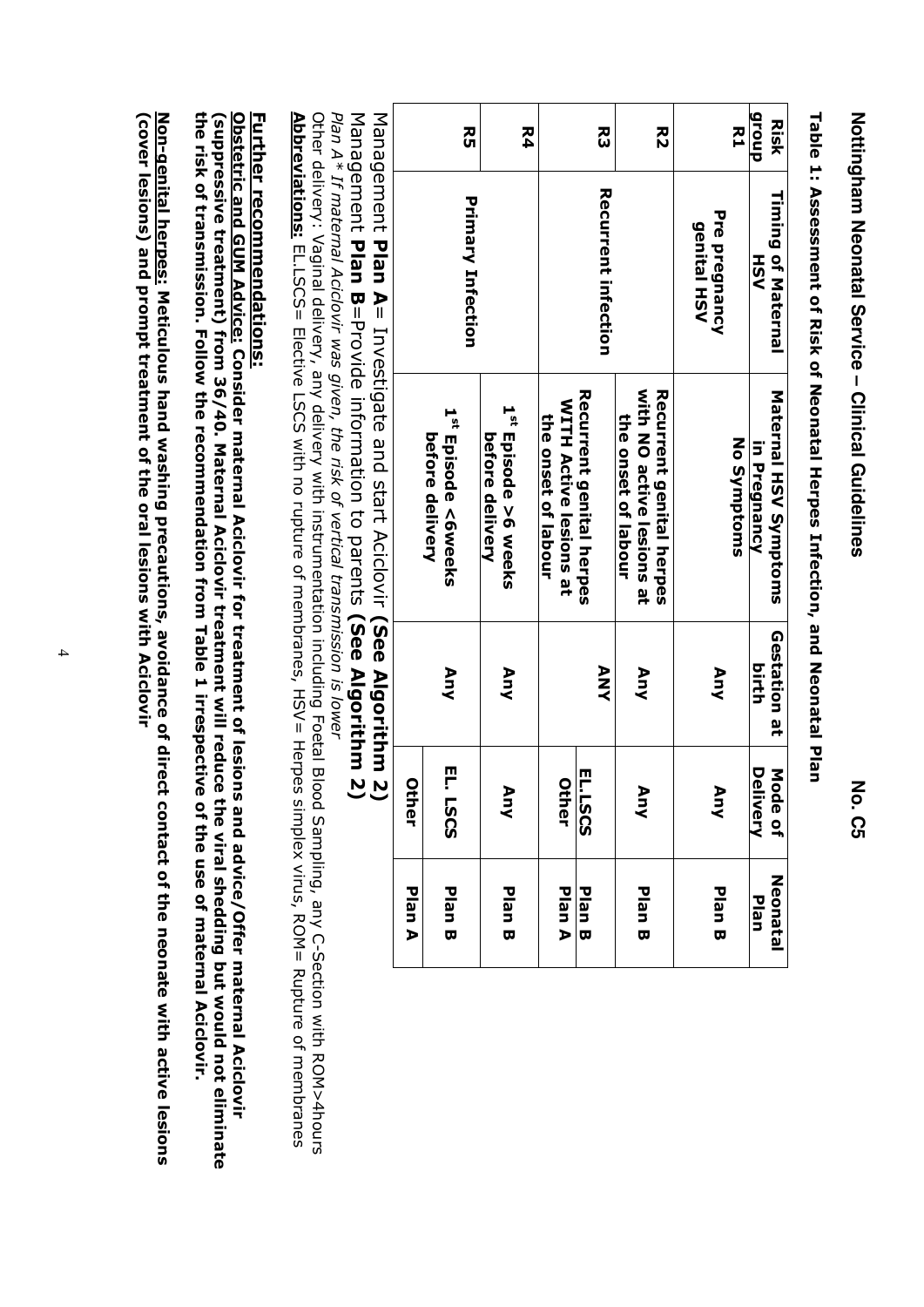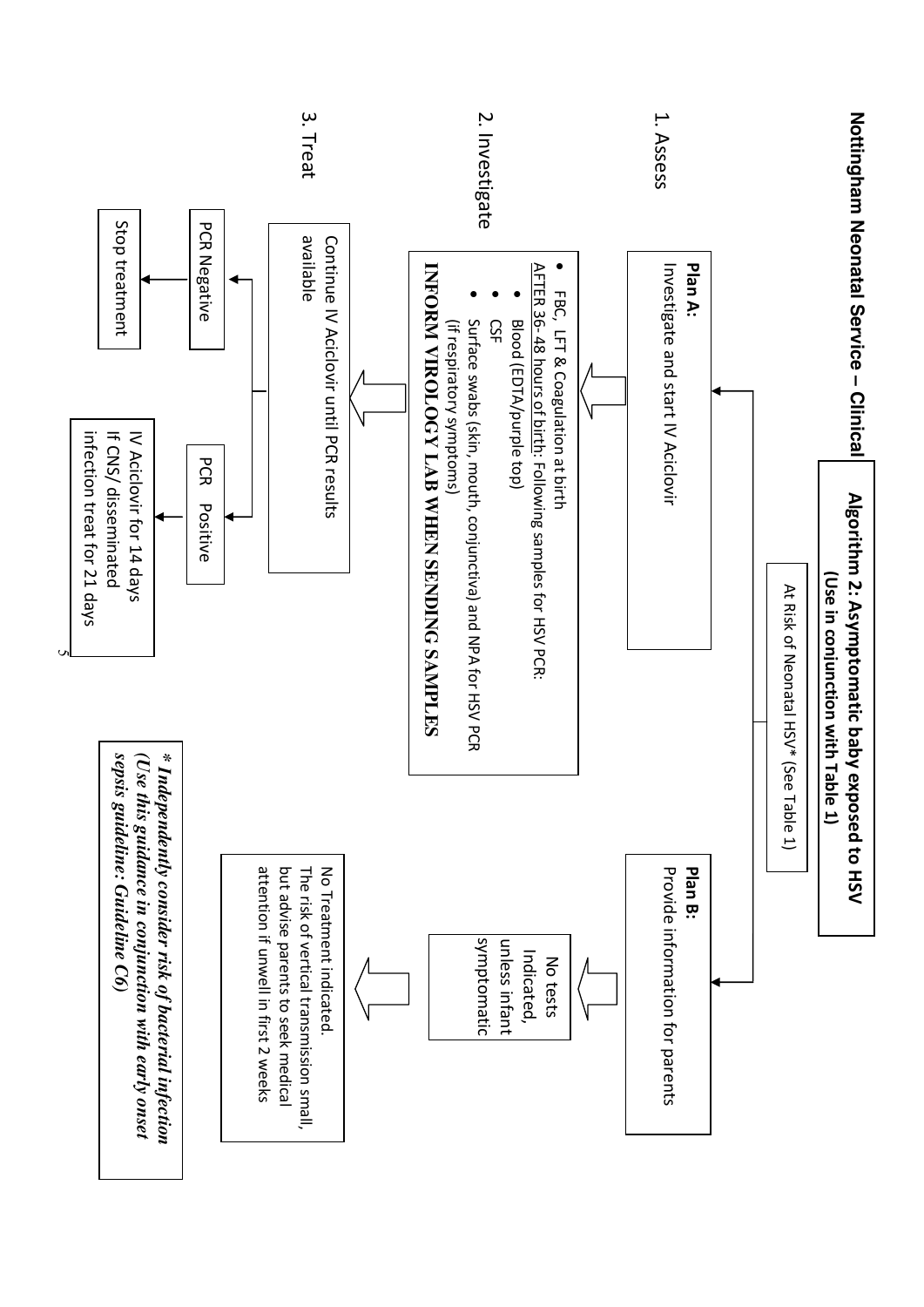### **2. Herpes Knowledge 2.1 Introduction**

Herpes simplex virus (HSV) infection is one of the most commonly acquired sexually transmitted disease (STD) world wide<sup>1, 2</sup>. HSV-1 and HSV-2 are DNA viruses that belong to *Alphaherpesviridae*, a subfamily of the *Herpesviridae* family. Both serotypes are transmitted across epithelial mucosal cells as well as through skin interruptions, and then migrate along local sensory nerves, where they persist in a latent stage. Historically, HSV 1 predominates in oro-facial lesions and is latent in the trigeminal ganglia, while HSV 2 is most commonly found in the lumbosacral ganglia. Either of these viruses can infect any region of the body<sup>3</sup>.

Historically, HSV-2 is the cause of most genital herpes and is almost always sexually transmitted while HSV-1 is mainly transmitted during childhood via non-sexual contacts. However HSV type 1 is emerging as the principal cause of genital herpes in a few developed countries particularly United States and Canada<sup>2, 4, 5</sup>.

The incubation period for infection of HSV-1 or HSV-2 ranges from 2 to 12 days. Most people infected with HSV are unaware they have contracted the virus, and most new infections in pregnant women are asymptomatic<sup>6</sup>. In the majority of cases of neonatal herpes disease, there is no antenatal history of herpes<sup>7</sup>. In approximately one third of cases, there will be a prepregnancy history of herpes, if this is pursued.

The greatest incidence of HSV infections occurs in women of reproductive age and hence the risk of maternal transmission of the virus to the fetus or neonate has become a major health concern<sup>1, 3</sup>. Recent findings reveal that first-time infection of the mother is the most important factor for the transmission of genital herpes from mother to fetus/newborn. The pregnant woman who acquires genital herpes as a primary infection in the latter half of pregnancy, rather than prior to pregnancy, is at greatest risk of transmitting these viruses to her newborn<sup>7, 8</sup>.

### **2.2 Epidemiology**

Neonatal (HSV) herpes disease is a rare but potentially devastating condition. Untreated neonatal HSV infection is associated with only a 40% survival rate. But early recognition and the early initiation of high-dose intravenous Aciclovir therapy significantly improves survival and morbidity rates.

Neonatal infection can follow primary (first episode primary or first episode non primary) or recurrent maternal infection, or be acquired postnatally through direct contact with infected secretions. Transplacental transmission is unusual (5%), and perinatal infection is usually acquired during vaginal delivery through an infected birth canal.

Risks of transmission are 57% for first episode primary infection, 25% for first episode non primary infection and 2% for recurrent infection. Risk varies with serotype, mode of delivery, rupture of membranes, extent of viral shedding and prematurity.

On the basis of hospital discharge data, the frequency of neonatal HSV infection in the United States is 33 (3-60) per 100,000 livebirths<sup>9</sup>. 1 in 4 adults in the USA have genital herpes. Surveillance of neonatal HSV in the UK was undertaken through the BPSU in 1986-1991 and again in 1994-6. The estimated prevalence of infection, in the first study, was 1.65/100,000 (CI 1.3-2.0/100,000). HSV-1 and HSV-2 were reported in equal proportions, but in one third of cases the virus was not typed<sup>10</sup>. The incidence of reported first episode genital herpes has increased by 89% between 2003 and 2012. The Nottingham incidence of Neonatal Herpes Disease, from a retrospective study 2006-13, is much higher (18 per 100,000 live births) i.e. 2 cases per year $^{11}$ .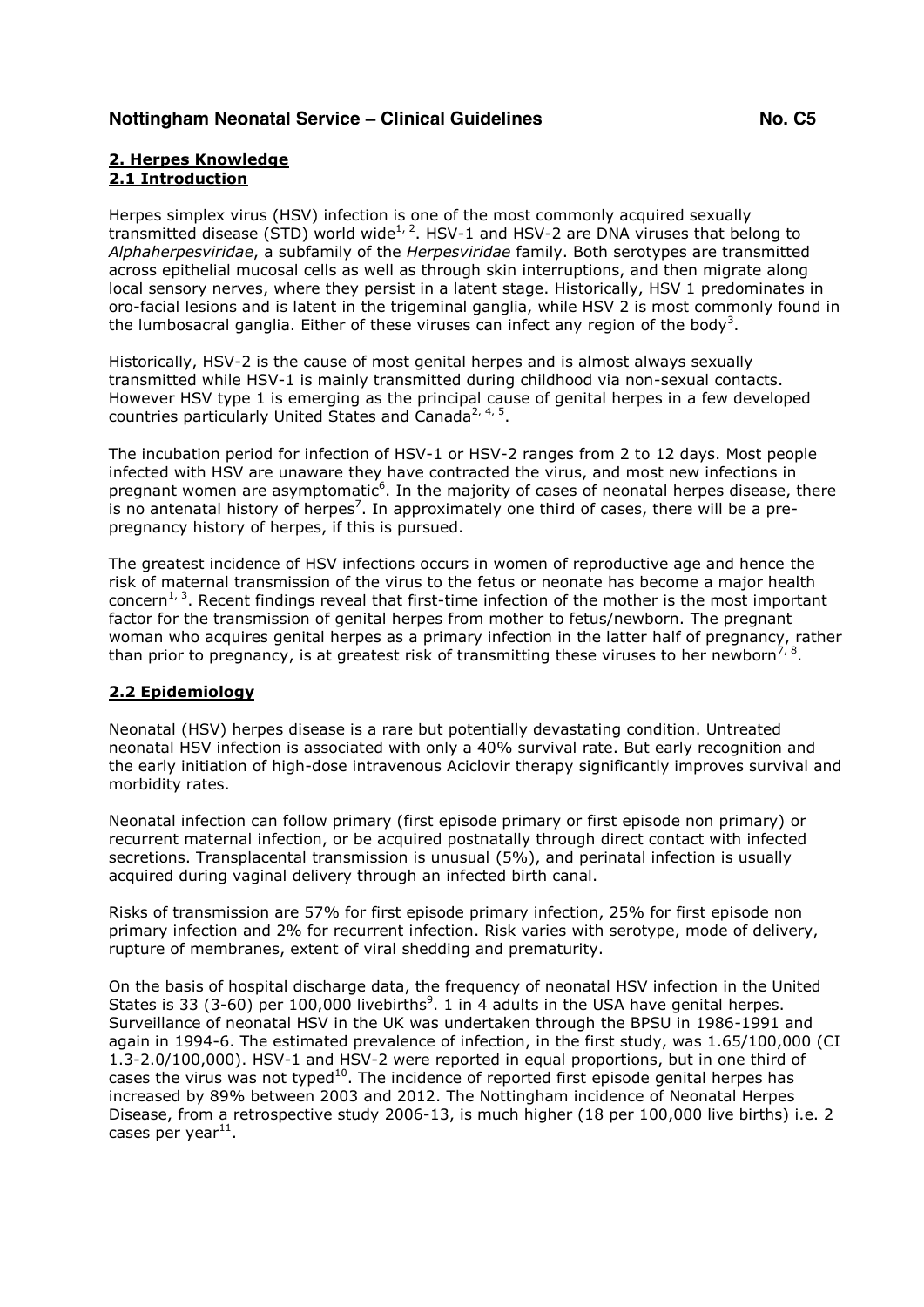It is estimated that 6 weeks may be required for a mum to develop and transfer immunity after a primary episode. If babies are born prematurely, then the transplacental transfer of immunity is reduced.

| <b>Site of disease</b>    | <b>Death</b> |                                | Normal outcome + |                                |
|---------------------------|--------------|--------------------------------|------------------|--------------------------------|
|                           | No therapy   | <b>IV antiviral</b><br>therapy | No therapy       | <b>IV</b> antiviral<br>therapy |
| Disseminated              | 85%          | 31 %                           | Rare             | 83 %                           |
| Central nervous<br>system | 50 %         | 6%                             | Rare             | 31%                            |
| Skin Eyes and<br>Mucosa   | $0\%$ ‡      | $0\%$                          | 62%              | 100 %                          |

**Table 2:** Outcome of neonatal herpes infection<sup>12, 13</sup>

† *A normal outcome is defined as the achievement of developmental milestones within 24 months after infection*

‡ *Skin, eye, and mucosal infection will progress to encephalitis or disseminated disease in the absence of antiviral therapy in a high proportion of infants*

### **2.3 Clinical presentations**

Congenital HSV infection is rare; it shares clinical features such as microcephaly, hydrocephalus, and chorio-retinitis with other congenital infections and is usually manifested by clinical abnormalities at birth.

Postnatal acquisition of HSV is almost always due to HSV-1 and is associated with contact with hospital personnel or family members who are shedding HSV- $1^{14}$ .

Most neonatal infections result from exposure to HSV during delivery (perinatal aquisition). The clinical presentation of these infections and postnatal infections, has been divided into three categories, each of which is associated with different outcomes and clinical manifestations: SEM (skin, eyes and mucosa) disease, CNS disease and Disseminated disease

### **Cutaneous (45%)**

Neonates with infections that are confined to the **skin, eyes and mucosa (SEM Disease)**, account for about 45% of most case series. Disease elsewhere (CNS and other organs) must be excluded.

Herpes simplex lesions may involve the skin, the mouth or the eye and when they do, they provide valuable clues to the possibility of associated disseminated or CNS herpes. Typically the lesions develop by the end of the first week or into the second week of life, if the virus has been acquired at the time of birth. However, there are exceptions and occasionally lesions may be present at birth when, presumably infants would have been exposed to the virus several days prior to delivery.

Skin involvement may vary from a single vesicle to grouped vesicles, often in a linear distribution if affecting the limbs. If the vesicle is eroded, a shallow ulcer with an erythematous base may be noted. There may be associated lesions on the lips, similar to those of the "cold sore" in the adult.

Progression to more extensive disease will occur in the absence of treatment. However, with high-dose intravenous Aciclovir, the long-term developmental outcome of this form of neonatal herpes is good. Children with herpes infection that is confined to the skin, eyes, and mucosa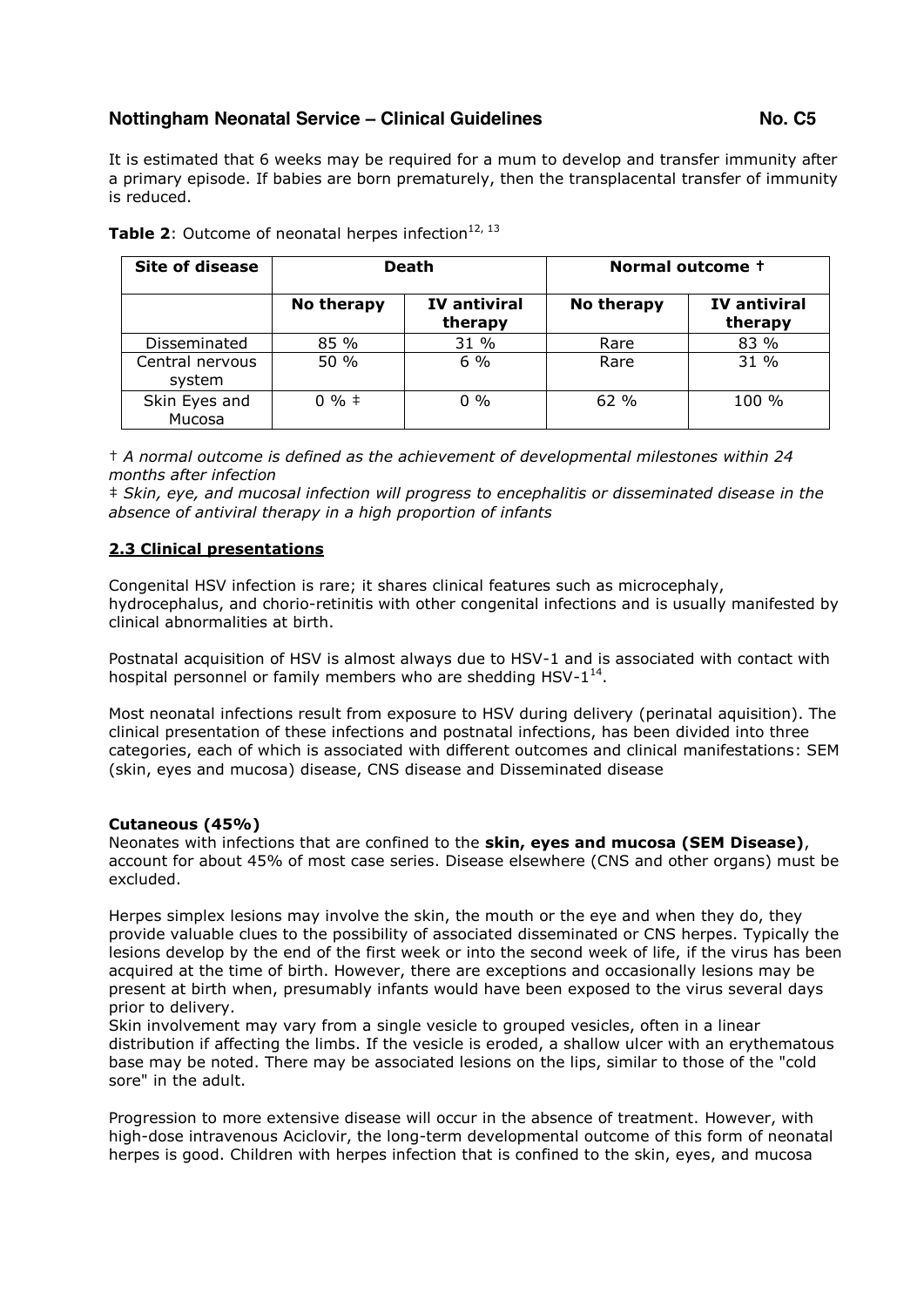often have recurrent outbreaks of cutaneous herpes during early childhood. Suppressive antiviral therapy reduces the frequency of these recurrences, but breakthrough infections may still occur.

### **CNS**

**CNS HSV infection (30%)** is associated with lethargy, poor feeding, and seizures; cutaneous lesions may or may not be present. Pleocytosis is *usually* present; HSV DNA in the cerebrospinal fluid is the most sensitive laboratory test for confirming the diagnosis, and analysis of samples obtained early in the course of the disease may have falsely negative results. Among infants with CNS HSV infection, the morbidity is higher among infants with HSV-2 infection than among those with HSV-1 infection and morbidities may include developmental delay, epilepsy, blindness and cognitive disabilities. Prompt initiation of therapy improves the outcome. Aciclovir therapy has substantially improved survival. However, neonates with CNS HSV-2 infection still have high rates of developmental problems at 1 year, and more than 50% of these children have moderate-to-severe neurologic abnormalities<sup>12, 15</sup>. Moreover, relapses of CNS infection may occur, further increasing morbidity. Long term suppressive therapy may have a role in reducing morbidity.

**Disseminated HSV infection (25%)**: The highest fatality rate associated with neonatal HSV infection is with disseminated infection. Babies typically present at 5-10 days of life with a sepsis like illness involving multiple organs (liver, lungs and brain) and is indistinguishable from bacterial sepsis. The risk of death from disseminated neonatal HSV infection is high (30-80%), even with antiviral therapy<sup>12, 14, 15</sup>. Any vesicular rash in a neonate should be evaluated for HSV infection. Since a rash is absent in up to 50% of cases of neonatal HSV infection, all infants younger than 4 weeks with CNS infection or sepsis syndromes should undergo a laboratory evaluation, with a PCR assay for HSV; the assessment should also include CSF and blood samples for HSV DNA<sup>16, 17</sup>. There may be clues in the laboratory results like **raised ALT and coagulopathy** but they may not be evident at presentation. If a baby becomes unwell despite 3-5 days of antibiotics in the first 10-14days of life, consider herpes presenting as disseminated disease (often as hepatitis). Long term suppressive therapy may have a role in reducing morbidity.

### **3. Investigations**

| Type of<br>investigation                                                                        | <b>Site</b>                                          | Specimen container                                | Expected availability<br>of results       |  |  |
|-------------------------------------------------------------------------------------------------|------------------------------------------------------|---------------------------------------------------|-------------------------------------------|--|--|
| <b>PCR</b>                                                                                      | Skin vesicle base, if open<br>vesicle scrub the base | Red top viral transport<br>medium (VTM) container | Performed twice a<br>week (Mon/ Wed/ Fri) |  |  |
| <b>PCR</b>                                                                                      | Eyes, Mouth,<br>Nasopharyngeal aspirates<br>(NPA's)  | Red top viral transport<br>medium (VTM) container | 3-5 working days                          |  |  |
| <b>PCR</b>                                                                                      | Blood (WBC's)                                        | EDTA- purple top bottle                           |                                           |  |  |
| <b>PCR</b>                                                                                      | <b>CSF</b>                                           | Clear CSF collecting bottle                       |                                           |  |  |
| Dlages discuss with virolesy team for cossitie advise about investigations during working hours |                                                      |                                                   |                                           |  |  |

**Table 3**: Essential diagnostic virology investigations

*Please discuss with virology team for specific advice about investigations during working hours and alert the laboratory before sending specimen (QMC Ext: 63524)*

*HSV PCR is run twice a week (Tuesdays and Fridays). Discuss all the test requests with consultant virologist at the earliest opportunity to aid the most efficient processing schedule. If results are agreed as urgent then Tuesday/ Wednesday samples can be processed by an external laboratory.*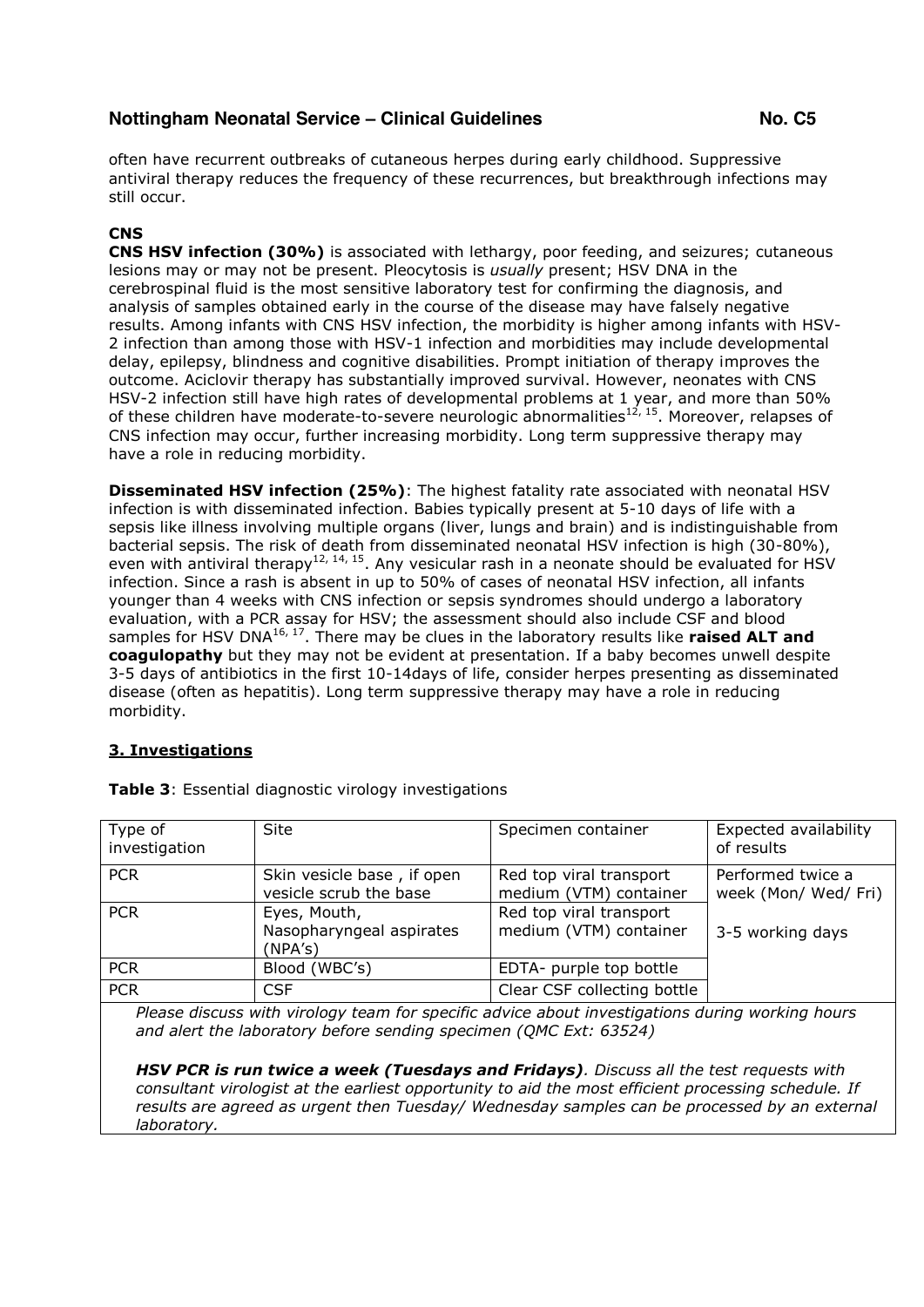- 1. Routine blood investigations Blood culture & CRP, Full blood count, Liver function tests & Coagulation profile, Urea & electrolytes
- 2. CXR, if respiratory symptoms
- 3. Neuroimaging may localise disease but not essential

### **4. Management**

### **4.1 Management options**

- 1 Investigate and start treatment with intravenous Aciclovir (**Plan A**)
- 2 Provide parental advice/ information Leaflet (**Plan B**)
- 3 Investigate and treat for 14 days (SEM disease)

4 Investigate and treat for 21 days and consider long term suppressive therapy (CNS and Disseminated disease)

### **4.2 Management Scenarios (all patient groups)**

Patient Groups

1 Non-specific sepsis and not responding to antibiotics (see infection guideline C6)

- 2 Suspected Symptomatic HSV infection (see Algorithm 1)
- 3 At risk of Neonatal Herpes infection from maternal history (see list table 1 /table 4/algorithm 2)

### **4.3 Pharmacological management:**

Aciclovir monograph in the neonatal pharmacopeia provides information of dosing and frequency of the medication. Intravenous Aciclovir treatment should be continued for 21 days in disseminated and CNS disease<sup>16</sup> and for 14 days in infants with HSV infection limited to the skin and mucous membranes.

All neonates suspected of symptomatic Herpes infections must be treated with intravenous Aciclovir, not oral Aciclovir.

Transient neutropenia has been detected in about 20% of infants treated with these high doses of Aciclovir, but it has not been reported to result in clinically significant adverse outcomes<sup>15</sup>.

### **4.3.1 Long Term Suppressive Treatment**

Recent studies have shown that long term suppressive therapy may improve neurological outcomes<sup>19, 20</sup>. The long term oral Aciclovir treatment (300mg/m<sup>2</sup> for six months) should be considered in disseminated and CNS cases after completion of acute treatment. These babies will need regular FBC and LFTs (suggested times at discharge, 1mo, 3mo and 6mo).

### **4.4 Obstetric management:**

Please refer to Obstetric guideline for management of genital herpes during pregnancy and RCOG quideline for genital herpes<sup>21</sup>.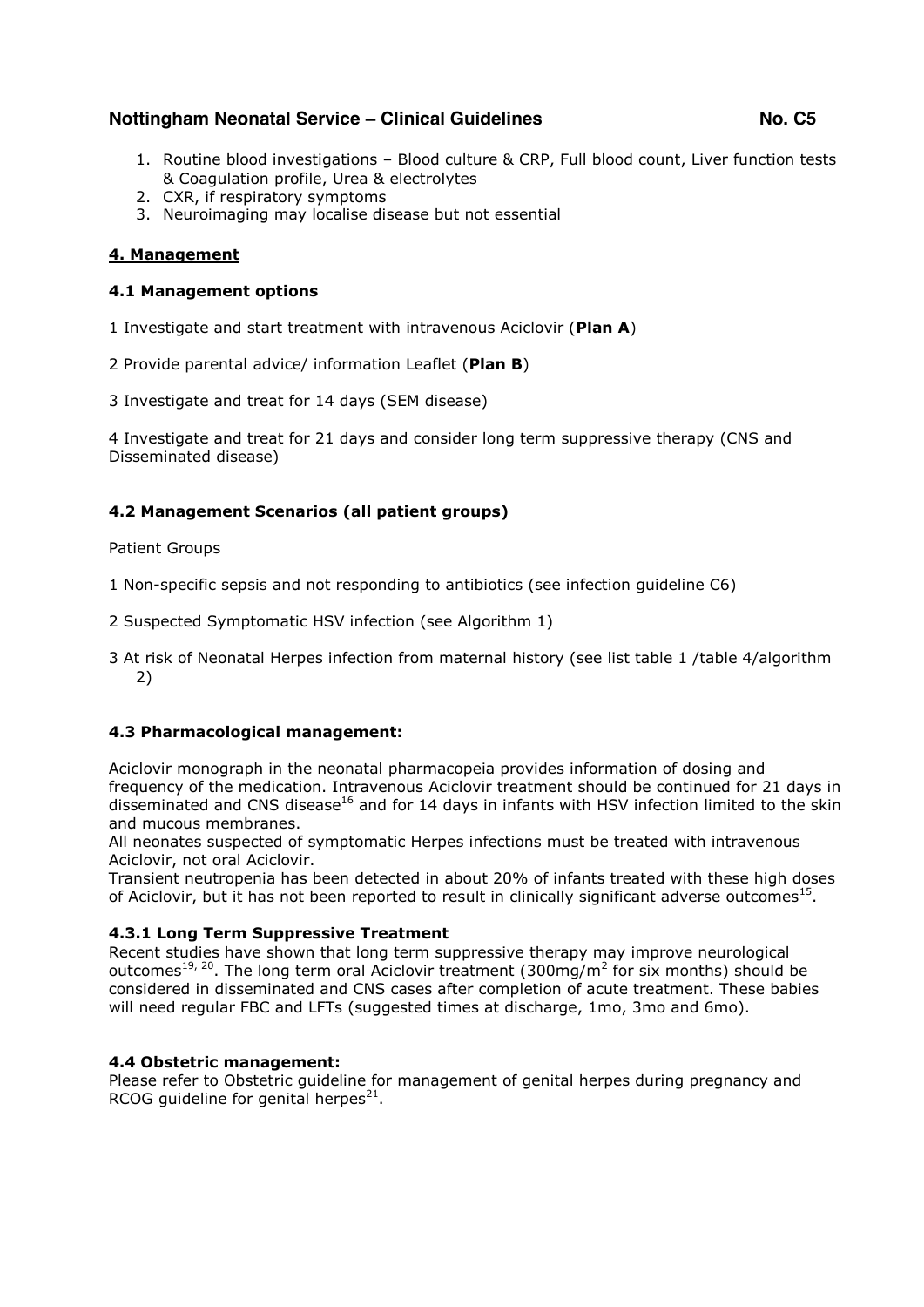### **5. Prevention:**

### **Infants may acquire HSV infection postnatally from contact with active HSV lesions. Therefore the following is recommended:**

- A) Family members and healthcare workers should be aware of the risk of neonatal transmission from active HSV lesions, including orolabial herpes. Avoid direct contact between active lesions and neonate. Topical Aciclovir should be used by staff members for cold sores.
- B) Avoid direct contact between lesions and the neonate, e.g. no kissing if labial/oral herpes, and
- covering of lesions if possible
- C) Use strict hand washing techniques
- D) If baby is not on NICU, the baby should be isolated in a single room with mother so as to isolate from other neonates.
- E) Breastfeeding is only contraindicated in the event of a herpetic lesion on the breast.

### **6. Audit points:**

### **a) Number of infants treated with Aciclovir and number with positive results**

### **b) Duration of hospital stay for asymptomatic infants where treatment is started**

### **c) HSV PCR sampling: number of samples, results and turnaround time**

### **7. References:**

1. Cusini M, Ghislanzoni M. The importance of diagnosing genital herpes. *J Antimicrob Chemother*. 2001 Feb;47 Suppl T1:9-16.

2. Xu F, Sternberg MR, Kottiri BJ, McQuillan GM, Lee FK, Nahmias AJ*, et al.* Trends in herpes simplex virus type 1 and type 2 seroprevalence in the United States. *Jama*. 2006 Aug 23;296(8):964-73.

3. Kriebs JM. Understanding herpes simplex virus: transmission, diagnosis, and considerations in pregnancy management. *J Midwifery Womens Health*. 2008 May-Jun;53(3):202-8.

4. Gupta R, Warren T, Wald A. Genital herpes. *Lancet*. 2007 Dec 22;370(9605):2127-37.

5. Paz-Bailey G, Ramaswamy M, Hawkes SJ, Geretti AM. Herpes simplex virus type 2: epidemiology and management options in developing countries. *Sex Transm Infect*. 2007 Feb;83(1):16-22.

6. British Association of Sexual Health and HIV Clinical effectiveness group: National guideline for the management of genital herpes. 2007.

7. Anzivino E, Fioriti D, Mischitelli M, Bellizzi A, Barucca V, Chiarini F*, et al.* Herpes simplex virus infection in pregnancy and in neonate: status of art of epidemiology, diagnosis, therapy and prevention. *Virol J*. 2009;6:40.

8. Baker DA. Consequences of herpes simplex virus in pregnancy and their prevention. *Curr Opin Infect Dis*. 2007 Feb;20(1):73-6.

9. Corey L, Wald A. Maternal and neonatal herpes simplex virus infections. *The New England journal of medicine*. 2009 Oct 1;361(14):1376-85.

10. Tookey P, Peckham CS. Neonatal herpes simplex virus infection in the British Isles. *Paediatr Perinat Epidemiol*. 1996 Oct;10(4):432-42.